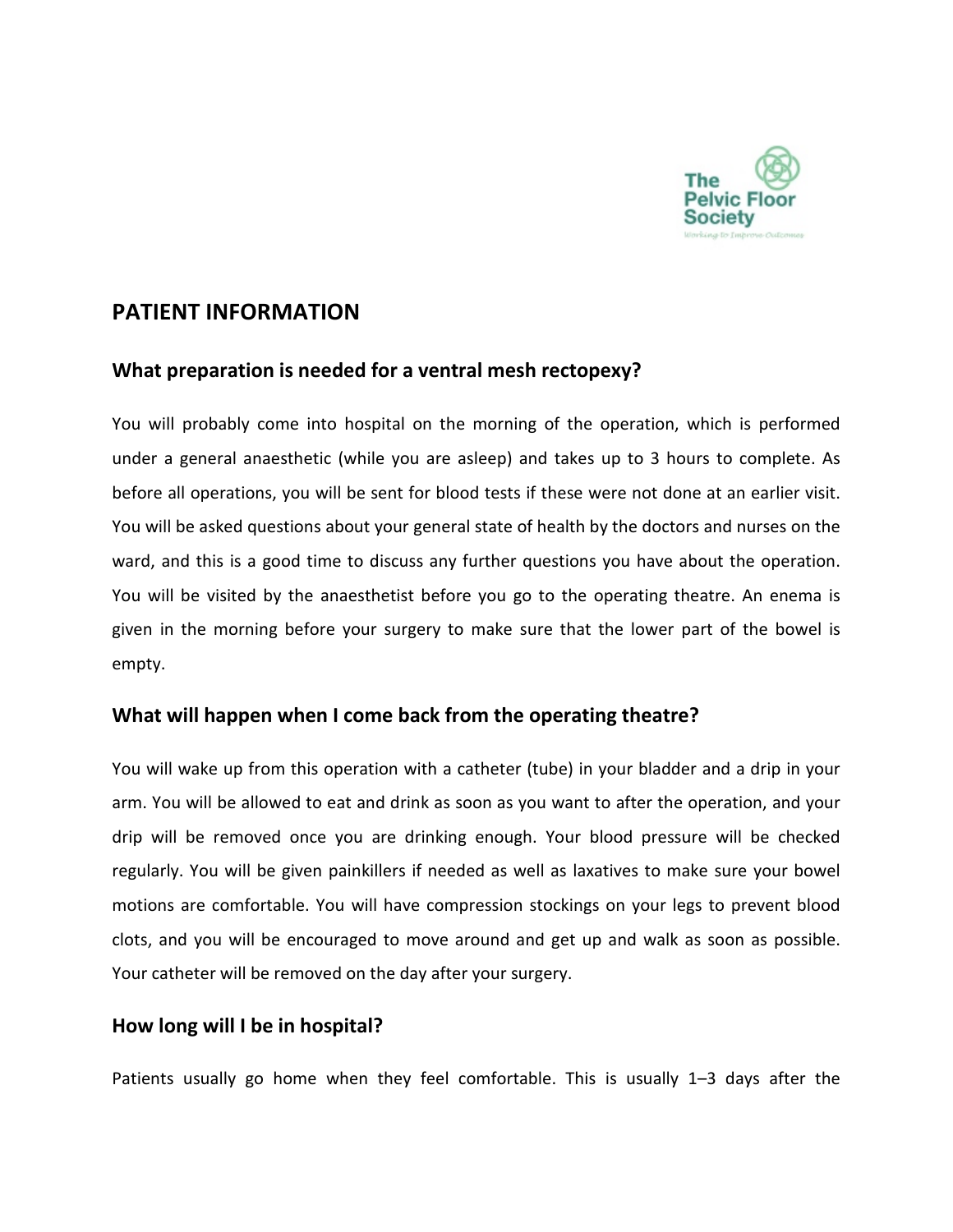operation, but varies from person to person

#### **How will I open my bowels?**

From the day after your operation you will be given laxatives to soften your stools and stimulate your bowel action.

You may not feel the need to open your bowels for 4–5 days. This is normal and no cause for alarm. We do not usually wait for patients' bowels to open after the surgery before letting them go home. It is important that you drink plenty of fluids after surgery (non-caffeinated drinks are best) to help you avoid becoming constipated. It is extremely important that you do not strain, especially when trying to have a bowel motion after your operation. Before you leave hospital, your surgeon will give you advice about what to do if you become constipated.

#### **How will I manage at home?**

When you are discharged, we will give you laxatives to help keep your stools soft. Laxatives can be used for up to 6 weeks after your surgery if you find them helpful. As with all operations, you can expect some discomfort afterwards. We will also give you painkillers to take home. Please take them regularly – doing this will keep the medicine at a constant level in your body and control your pain better. Always follow the instructions on the packet and never take more than the recommended dose. It is very important not to take painkillers other than the ones you are sent home with, because some, e.g., opioids, cause constipation. Your discomfort should disappear completely after a few weeks.

Recovery varies from person to person, and can take anywhere from 4 to 6 weeks. You can resume normal activities as soon as you feel able to, but you should avoid straining on the toilet, lifting (anything heavier than a kettle), and strenuous exercise (e.g., at the gym) for at least 6 weeks. Sexual intercourse should be avoided for at least 4 weeks and only resumed when you feel comfortable with it.

You should not drive until your strength and reaction time are up to coping with an emergency stop. Most people do not start to drive for 2 weeks after their operation. It is wise to contact